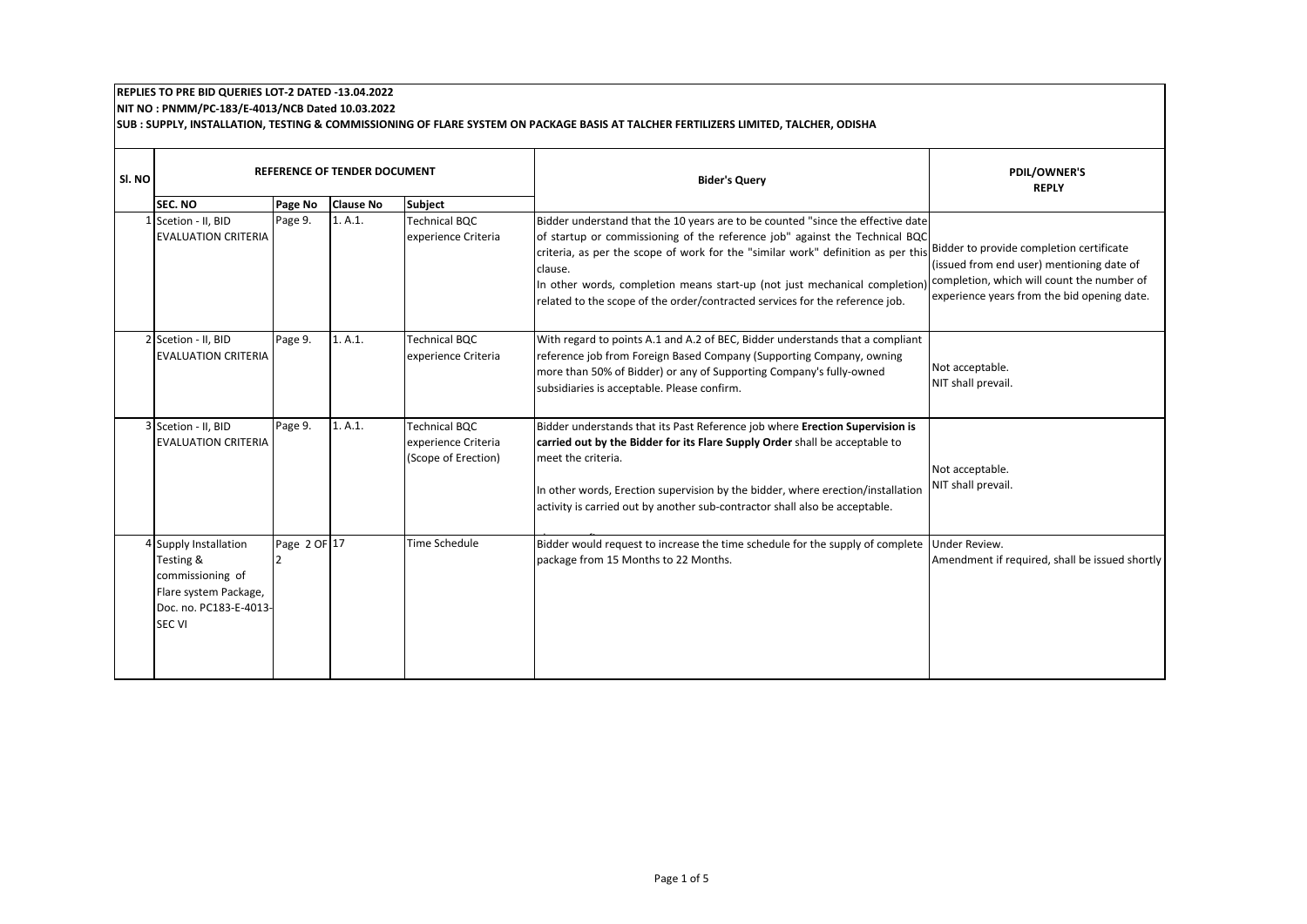| 5 Section I - Invitation<br>for Bid                     | $3$ of $6$           | 2.0(F)               | Bid Security/<br><b>Earnest Money</b><br>Deposited (EMD)       | As per office memorandum (No. F.9/4/2020-PPD) dated 12.11.2020 by govt. of No Change.<br>India, Ministry of Finance (Dept. of Expenditure Procurement Policy Division); it Shall be as per NIT<br>is announced that slowdown in economy due to the pandemic, there is acute<br>financial crunch among many commercial entities and contractors & hence no<br>provisions regarding Bid Security should be kept in the Bid Documents in future<br>and only provision for Bid Security Declaration should be kept in the Bid |                                                                                                              |
|---------------------------------------------------------|----------------------|----------------------|----------------------------------------------------------------|---------------------------------------------------------------------------------------------------------------------------------------------------------------------------------------------------------------------------------------------------------------------------------------------------------------------------------------------------------------------------------------------------------------------------------------------------------------------------------------------------------------------------|--------------------------------------------------------------------------------------------------------------|
|                                                         |                      |                      |                                                                | Document.<br>(Ref.https://doe.gov.in/sites/default/files/Bid%20Security%20-<br>%20Earnest%20Money%20Deposit.pdf)<br>In view of the same kindly advise the applicability of EMD for this Tender                                                                                                                                                                                                                                                                                                                            |                                                                                                              |
| 6 Section V - Special<br><b>Conditions of Contract</b>  | 5 of 47              | 1.1.5<br>&<br>1.1.6  | <b>Statutory Approvals</b>                                     | We shall provide necessary documentation and support required for Statutory No Change.<br>approval, however, obtaining the same shall be in Owner/Consultant's scope as NIT Clause shall Prevail.<br>the statutory authorities only permit direct communication from client's Please refer clause 1.2.12 of SCC in this regard.<br>representative & not from vendor and hence this requirement may be<br>reviewed & advised.                                                                                              |                                                                                                              |
| 7 Section V - Special<br><b>Conditions of Contract</b>  | 9 of 47              | 1.2.8.4(c)           | Shop Fabrication<br><b>Drawings</b>                            | We are not in a position to submit fabrication /shop drawings for Flare The drawings is required during detailed<br>components including Water seal drum as these involve proprietary equipment engineering.<br>details. General arrangement drawings shall be furnished which shall cover all<br>the required details like welding & those required for inspection of the item.                                                                                                                                          |                                                                                                              |
| 8 Section V - Special<br>Conditions of Contract of 47   | 9 & 10               | 1.2.8.7              | Third party inspection                                         | We understand that the TPI agency shall be appointed & their charges shall be<br>borne by the owner. Please confirm.                                                                                                                                                                                                                                                                                                                                                                                                      | Third party Inspection is in Contractor's scope<br>and all charges w.r.t TPI shall be borne by<br>Contractor |
| 9 Section V - Special<br>Conditions of Contract &       | 16 of 47<br>40 of 47 | 1.2.10.1.2<br>& 17.1 | Warranty period<br><b>OR Defect</b><br><b>Liability Period</b> | We request to please amend the Warranty/Defect liability period as 12 months No Change.<br>from the date of commissioning or 15 months from the date of Mechanical<br>completion, whichever is earlier. Please review and confirm your acceptance.                                                                                                                                                                                                                                                                        | NIT Clause shall Prevail.                                                                                    |
| 10 Section V - Special<br><b>Conditions of Contract</b> | 30 of 37             | 2.8(a)               | Land for construction<br>activities                            | We understand that land of the OWNER'S site (at present flare project) shall be Land for construction will be provided subject<br>used for construction activities without any charge/rent till actual completion<br>of contract.<br>Please review and confirm.                                                                                                                                                                                                                                                           | to avilability                                                                                               |
| 11 Section V - Special<br><b>Conditions of Contract</b> | 33 of 47             | 10.0                 | <b>Final Bill</b>                                              | Any Change Order claimed by the CONTRACTOR shall be part of the respective Change Order shall be governed by clause 3.0<br>milestone payment, i.e., if change order is for supply, payment terms of supply of SCC<br>shall apply. Please review and confirm.                                                                                                                                                                                                                                                              |                                                                                                              |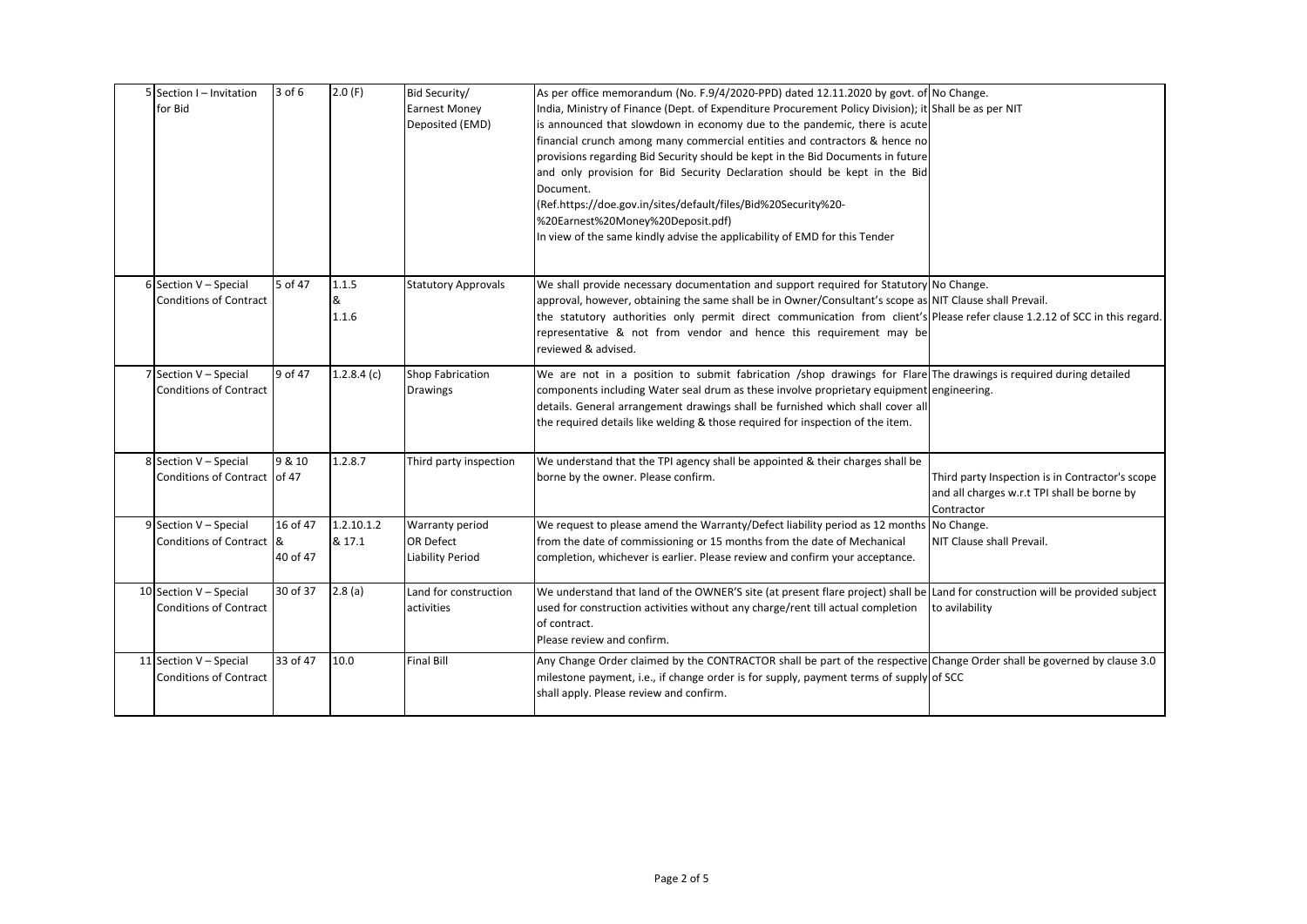| 12 Section V - Special        | 35 of 47 | 14         | Terms of                                           | We request you to please review & confirm our proposed Payment Terms as                                                                               | Under Review.                                  |
|-------------------------------|----------|------------|----------------------------------------------------|-------------------------------------------------------------------------------------------------------------------------------------------------------|------------------------------------------------|
| <b>Conditions of Contract</b> |          |            | Payment                                            | under:                                                                                                                                                | Amendment if required, shall be issued shortly |
|                               |          |            |                                                    | 1) Advance 10% of total Lumpsum Price of contract against submission of Bank                                                                          |                                                |
|                               |          |            |                                                    | Guarantee for like amount.                                                                                                                            |                                                |
|                               |          |            |                                                    | 2) For Supplies:                                                                                                                                      |                                                |
|                               |          |            |                                                    | - 10% against procurement of major Raw Materials                                                                                                      |                                                |
|                               |          |            |                                                    | -45% on pro rata basis against Third Party Inspection Release note.                                                                                   |                                                |
|                               |          |            |                                                    | -45% on pro rata basis against receipt of material at site                                                                                            |                                                |
|                               |          |            |                                                    | 3) For Services (Design & Engg.):                                                                                                                     |                                                |
|                               |          |            |                                                    | - 50% upon submission of drawings and engineering details.                                                                                            |                                                |
|                               |          |            |                                                    | - 30% upon Review/Approval under CODE-2 by PMC                                                                                                        |                                                |
|                               |          |            |                                                    | - 20% upon Review/Approval under CODE-1 by PMC                                                                                                        |                                                |
|                               |          |            |                                                    | 4) For Services (Site installation & commissioning):<br>- 10% against Site mobilization                                                               |                                                |
|                               |          |            |                                                    | - 70% against Civil & structural works, Erection, Site Installation and                                                                               |                                                |
|                               |          |            |                                                    | Transportation charges (RA bill)                                                                                                                      |                                                |
|                               |          |            |                                                    | - 10% against Mechanical Completion                                                                                                                   |                                                |
|                               |          |            |                                                    | - 10% against Commissioning and PGTR.                                                                                                                 |                                                |
| 13 Section V - Special        | 37 pf 47 | 14.3.2 (v) |                                                    |                                                                                                                                                       | No Change.                                     |
| <b>Conditions of Contract</b> |          | & 14.3.3   | <b>Payment for Services</b><br>against Preliminary | Commissioning & PGTR, if gets delayed beyond 3 months from Mechanical<br>completion, for reasons not attributable to the contractor, then the payment | NIT Clause shall Prevail.                      |
|                               |          | (iii)      | Acceptance Certificate                             | of 10% against Commissioning and PGTR shall be released within 3 months                                                                               |                                                |
|                               |          |            |                                                    | from date ofMechanical Completion.                                                                                                                    |                                                |
|                               |          |            |                                                    | Please review and confirm.                                                                                                                            |                                                |
|                               |          |            |                                                    |                                                                                                                                                       |                                                |
| 14 Section V - Special        | 39 of 47 | 16.0       | Deemed Acceptance                                  | In case of Deemed Acceptance, Full payment shall be released without any                                                                              | No Change.                                     |
| <b>Conditions of Contract</b> |          |            | Payment less the                                   | retention amount i.e., cost of conductance of Plant Trial Runs.                                                                                       | NIT Clause shall Prevail.                      |
|                               |          |            | retention amount                                   | Please review and confirm.                                                                                                                            |                                                |
|                               |          |            |                                                    |                                                                                                                                                       |                                                |
| 15 Section V - Special        | 44 of 47 | 20.0       | <b>Completion Period</b>                           | Considering the quantum of work involved & site conditions (mansoon period)                                                                           | Under Review.                                  |
| <b>Conditions of Contract</b> |          |            |                                                    | the specified completion period of 15 months will be too short; we request to                                                                         | Amendment if required, shall be issued shortly |
|                               |          |            |                                                    | please confirm the completion period of 24 months from the date of FOA.                                                                               |                                                |
|                               |          |            |                                                    |                                                                                                                                                       |                                                |
|                               |          |            |                                                    | The period of 24 months shall be on the basis that site will be handed over to                                                                        |                                                |
|                               |          |            |                                                    | contractor within 2 months of LOA. In case the site is handed later than 2                                                                            |                                                |
|                               |          |            |                                                    | months, then the Completion schedule of the job shall be extended                                                                                     |                                                |
|                               |          |            |                                                    | commensurately by the period of this actual delay in handing over the site.                                                                           |                                                |
|                               |          |            |                                                    |                                                                                                                                                       |                                                |
| 16 Section V - Special        | 45 of 47 | 21.1.3     | Liquidated damages                                 | As the flare is single item having two elements of supply & site construction,                                                                        | No Change.                                     |
| <b>Conditions of Contract</b> |          |            |                                                    | we confirm acceptance of liquidated damages @ 0.5% per week of delay                                                                                  | Provisions of Mutually Agreed Damages (MAD)    |
|                               |          |            |                                                    | subject to maximum 5% of the undelivered portion's price (excluding taxes &                                                                           | shall be as per clause 21.0 of SCC             |
|                               |          |            |                                                    | duties)                                                                                                                                               |                                                |
|                               |          |            |                                                    |                                                                                                                                                       |                                                |
| 17 General                    |          |            | Possession of site                                 | The site shall be made available to us for site/civil work from the end of 2nd                                                                        | Project Management to review & revert          |
|                               |          |            |                                                    | month from the date of LOA.                                                                                                                           |                                                |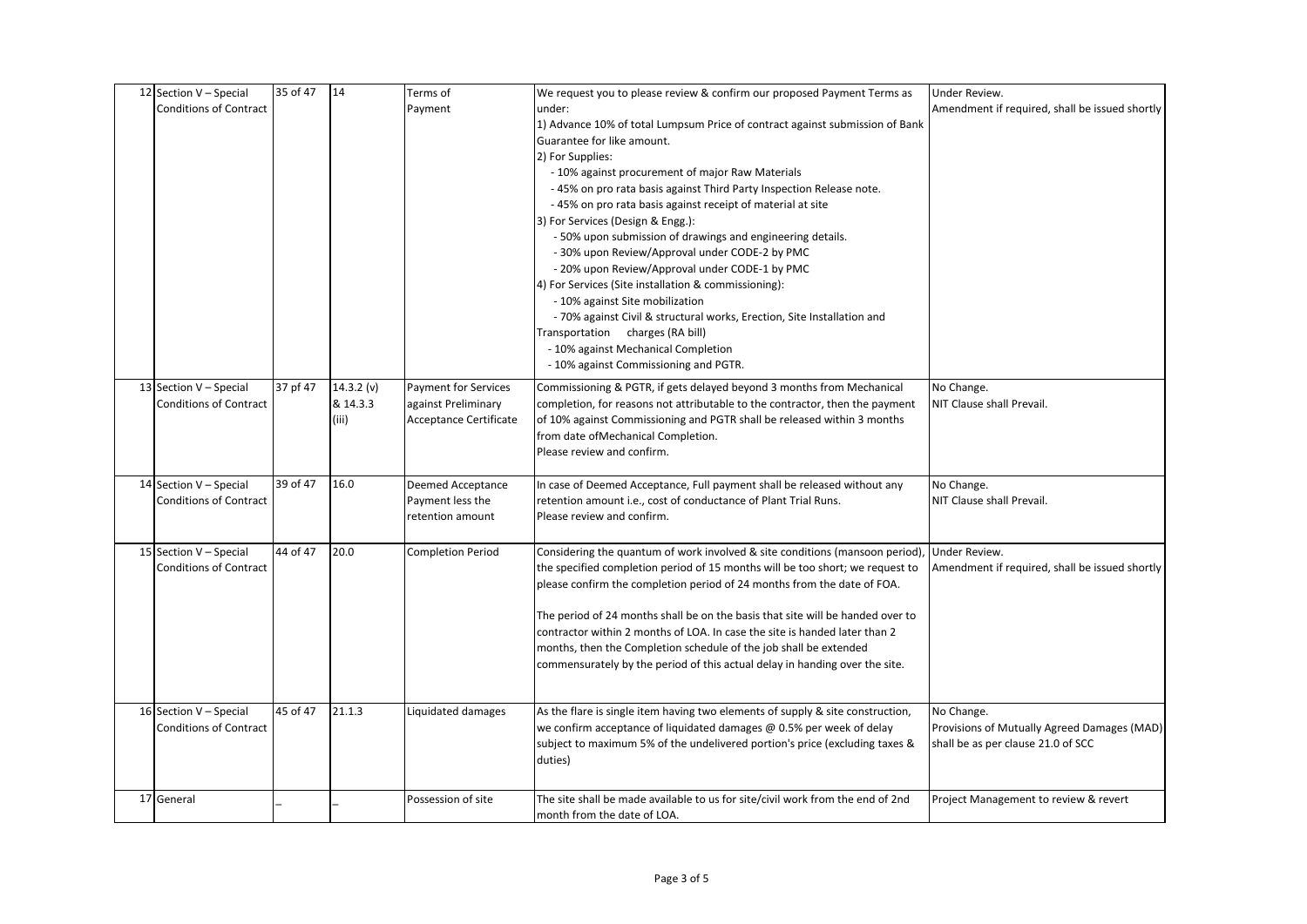|    | 18 General              |          |               | <b>Price Variation</b>   | Considering the present scenario of highly fluctuated market rates, we request                                 |                                                  |
|----|-------------------------|----------|---------------|--------------------------|----------------------------------------------------------------------------------------------------------------|--------------------------------------------------|
|    |                         |          |               |                          | you to please advise the suitable formula for price variation on the account of                                | No Change.                                       |
|    |                         |          |               |                          | price increase of all raw materials (for civil, structural, equipment etc.)                                    | Prices shall remain firm & fixed till completion |
|    |                         |          |               |                          |                                                                                                                | of the contract.                                 |
|    | 19 Section-III          |          |               |                          | Point no. "C" and "S" are vague. Please specify the required documents                                         |                                                  |
|    |                         |          |               |                          | covered under point "C" and "S"                                                                                |                                                  |
|    |                         |          |               | Content of the technical |                                                                                                                | Please note that "C" and "S" are almost same     |
|    |                         | 69       | 11.1.1        | (Unpriced Bid)           |                                                                                                                | and refers to any other document required to     |
|    |                         |          |               |                          |                                                                                                                | be submitted with the bid, which has not been    |
|    |                         |          |               |                          |                                                                                                                | mentioned in this clause.                        |
|    | 20 Section-V            |          |               |                          | Please consider the following change in the payment terms:                                                     | Under Review.                                    |
|    |                         |          |               |                          | 1.10 % against Order placement                                                                                 | Amendment if required shall be issued shortly    |
|    |                         |          |               |                          | 2.10 % against GA approval                                                                                     |                                                  |
|    |                         |          |               |                          | 3. 40 % AGAINST PROOF OF SHIPMENT / DESPATCH OF MATERIALS                                                      |                                                  |
|    |                         | 310      | 14            | Terms of Payment         | 4. 25 % AGAINST RECEIPT OF MATERIAL AT SITE                                                                    |                                                  |
|    |                         |          |               |                          | 5.5 % MECHANICAL COMPLETION                                                                                    |                                                  |
|    |                         |          |               |                          | 6.8 % PRELIMINARY ACCEPTANCE CERTIFICATE                                                                       |                                                  |
|    |                         |          |               |                          | 7. 2 % On Completion of Balance jobs, if any.                                                                  |                                                  |
|    |                         |          |               |                          |                                                                                                                |                                                  |
| 21 |                         |          |               |                          | Please consider 22 Months as completion period                                                                 | Under Review.                                    |
|    | Section-V               | 319      | 20            | <b>Completion Period</b> |                                                                                                                | Amendment if required shall be issued shortly    |
|    |                         |          |               |                          |                                                                                                                |                                                  |
| 22 | Section-V               |          |               | LD                       | Since this is a hybrid contract (Service & Supply) LD should apply only on the                                 |                                                  |
|    |                         |          |               |                          | Value of Delayed part instead of total value.                                                                  |                                                  |
| 23 |                         |          |               |                          | We understand that there is no LD on Documentation, please confirm.                                            | Provisions of Mutually Agreed Damages (MAD)      |
|    | Section-V               |          |               | LD                       |                                                                                                                | shall be as per clause 21.0 of SCC               |
| 24 |                         | Page No. | Cl 10.3 (a) & | Concessional GST rate    | Kindly please confirm if there any concessions for GST rate. We understand                                     | There is no consession for GST rate              |
|    | ITB- Clause 10.3 (a),   | 17       | Cl. 13        |                          | GST shall be 18% for the subject tender.                                                                       |                                                  |
|    | Page No. 17 and         | Page no. |               |                          |                                                                                                                |                                                  |
|    | Clause no. 13, Page no. | 20       |               |                          |                                                                                                                |                                                  |
|    | 20                      |          |               |                          |                                                                                                                |                                                  |
|    | 25 GCC                  | Page No. | 23.0          | <b>DEDUCTIONS FROM</b>   | Please clarify.                                                                                                | The clause is self explanatory. It refers to any |
|    |                         | 230      |               | <b>CONTRACT PRICE</b>    |                                                                                                                | expense/costs/damages which the OWNER            |
|    |                         |          |               |                          |                                                                                                                | incurs on behalf of Contractor's scope of work   |
|    |                         |          |               |                          |                                                                                                                |                                                  |
|    |                         |          |               |                          |                                                                                                                |                                                  |
|    | 26 GCC                  |          | 35.0          |                          | We request, covid related lockdown announced by Central/ State Government                                      | It is covered under "acts & regulations of       |
|    |                         |          |               | <b>FORCE MAJEURE</b>     | of India, shall also be covered under Force Majeure Clause.                                                    | respective government of two parties"            |
|    | 27 SCC                  |          | 1.2.8.7       |                          | We understand TPI will be arranged by Contractor/Bidder. TPI agencies shall be Bidder understanding is correct |                                                  |
|    |                         |          |               | Third Party Inspection   | LLyods/BV/TUV/DNV.                                                                                             |                                                  |
|    |                         |          |               | Agency                   |                                                                                                                |                                                  |